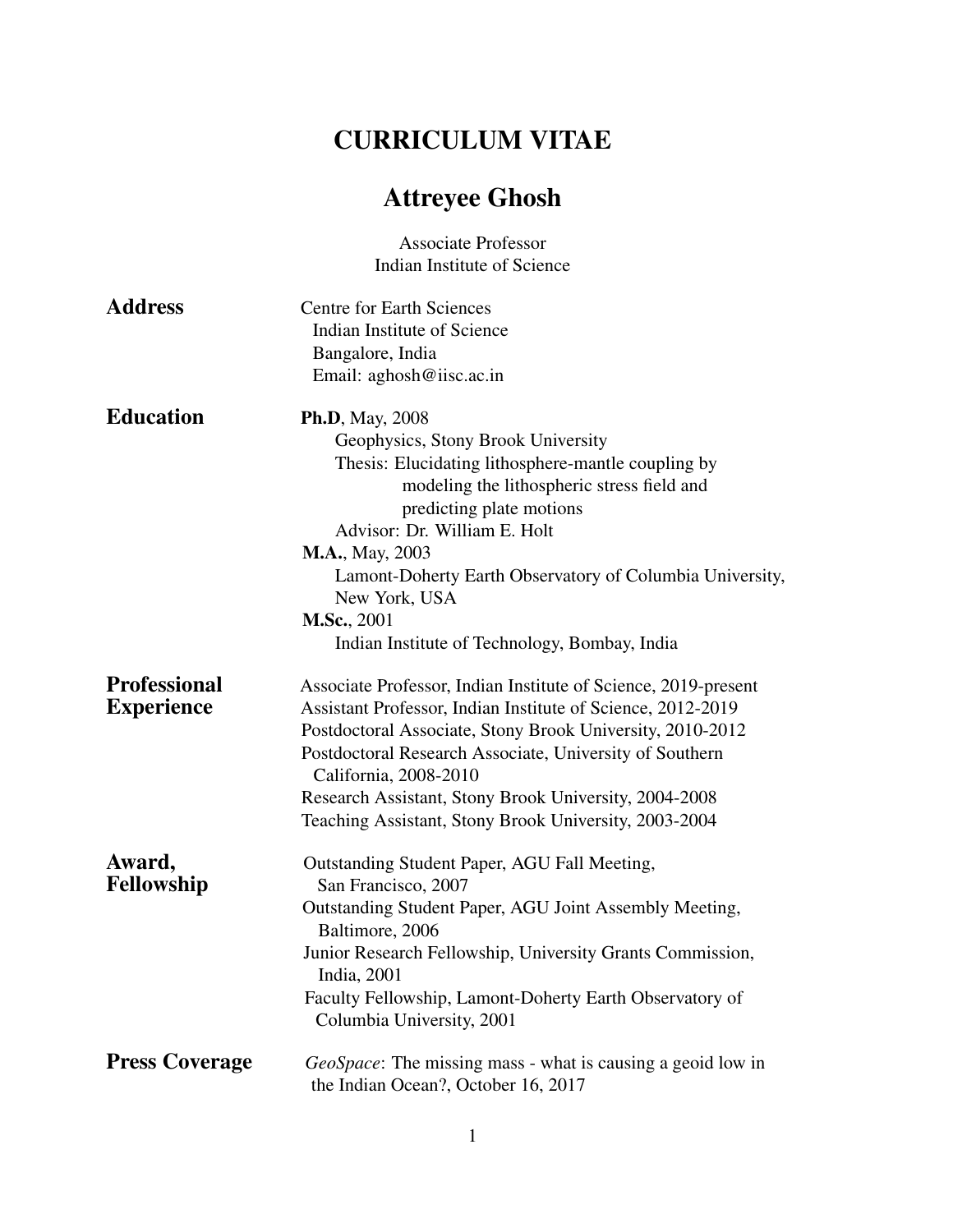|                                         | <i>The Telegraph</i> : Peering into the Earth, September 28, 2015<br>ScienceDaily: Geoscientists Use Numerical Model to Better<br>Forecast Forces Behind Earthquakes, February 17, 2012<br>Our Amazing Planet: Plate Tectonics Becoming Clearer With<br>Computers, February 16, 2012<br>Times Beacon Record: Understanding the deep Earth to predict<br>earthquakes, May 15, 2012                                                                                                                                                                                                                                                                                                                                                                                                                                                                                                                                                                                                                                                                                                                                                              |
|-----------------------------------------|------------------------------------------------------------------------------------------------------------------------------------------------------------------------------------------------------------------------------------------------------------------------------------------------------------------------------------------------------------------------------------------------------------------------------------------------------------------------------------------------------------------------------------------------------------------------------------------------------------------------------------------------------------------------------------------------------------------------------------------------------------------------------------------------------------------------------------------------------------------------------------------------------------------------------------------------------------------------------------------------------------------------------------------------------------------------------------------------------------------------------------------------|
| <b>Invited Talks</b>                    | Workshop on Geodynamic Modelling, IISER Pune, 2021<br>Indian Geophysical Union Annual Convection, Virtual, 2021<br>AGU Fall meeting, Virtual, 2020<br>IUGG General Assembly, Montreal, Canada, 2019<br>Summer School for Women in Mathematics and Statistics,<br>Centre for Theoretical Sciences (ICTS), Bangalore, India, 2019<br>Indian Institute of Science and Educational Research (IISER),<br>Pune, India, 2019<br>Short course on Challenges and Advances in Planetary Science,<br>CEaS, IISc, Bangalore, India, 2017<br>Discussion meeting on Dynamics of Complex Systems, International<br>Centre for Theoretical Sciences (ICTS), Bangalore, India, 2016<br>Short course on <i>Geodynamic Processes</i> , CEaS, IISc, Bangalore,<br>India, 2016<br>Indian Institute of Science and Educational Research (IISER), Kolkata,<br>India, 2016<br>UNAVCO Science Workshop, Colorado, USA, 2014<br>Tata Institute of Fundamental Research (TIFR), Hyderabad, India, 2014<br>CSIR Center for Mathematical Modelling and Computer Simulation<br>(CMMACS), Bangalore, India, 2013<br>Mount Carmel College, Bangalore, India, Women in Science, |
|                                         | in association with Indian Academy of Sciences, 2013<br>NASA Jet Propulsion Laboratory, Pasadena, USA, 2011<br>Department of Geosciences, Princeton University, USA,<br>Solid Earth Brown Bag Seminar, 2010<br>Department of Geological Sciences, California State University,<br>Northridge, USA, 2009<br>Centre for Earth Sciences, Indian Institute of Science, Bangalore,<br>India, 2009<br>Department of Earth Sciences, Indian Institute of Technology,<br>Bombay, India, 2009<br>AGU Joint Assembly, Baltimore, USA, 2007                                                                                                                                                                                                                                                                                                                                                                                                                                                                                                                                                                                                               |
| <b>Synergistic</b><br><b>Activities</b> | <b>Associate Editor:</b> Geochemistry Geophysics Geosystems (2020-),<br>Frontiers in Earth Science (2021)<br><b>Session Convener:</b> American Geophysical Union, 2014, 2019                                                                                                                                                                                                                                                                                                                                                                                                                                                                                                                                                                                                                                                                                                                                                                                                                                                                                                                                                                   |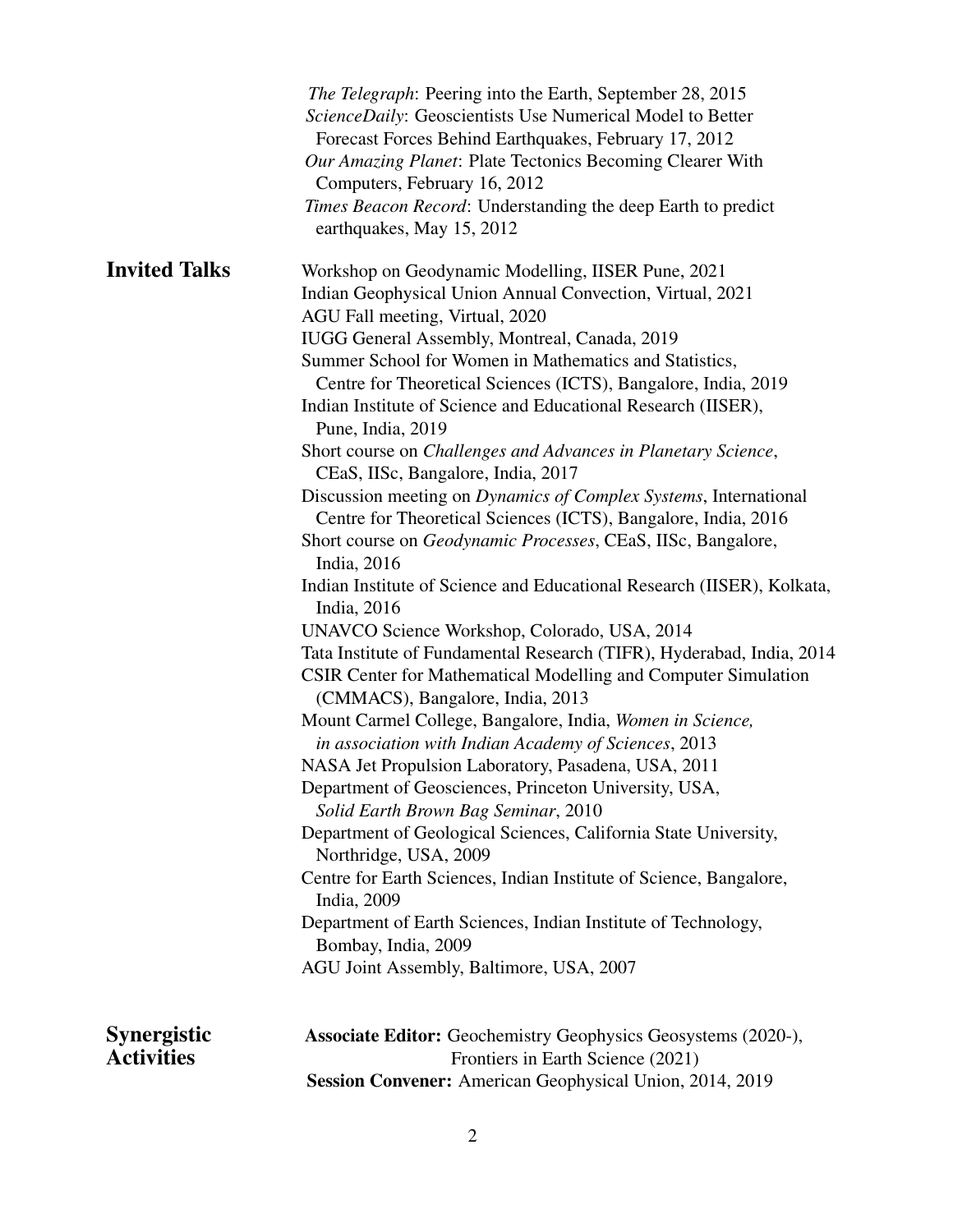|                       | <b>Reviewer:</b> Nature, Tectonophysics, Tectonics                 |
|-----------------------|--------------------------------------------------------------------|
|                       | Journal of Geophysical Research                                    |
|                       | Geochemistry Geophysics Geosystems                                 |
|                       | <b>Earth and Planetary Science Letters</b>                         |
|                       | Geophysical Journal International                                  |
|                       | Pure and Applied Geophysics                                        |
| <b>Current/Past</b>   | Science & Engineering Research Board (SERB), 1/2021-1/2024         |
| <b>Projects</b>       | Ministry of Earth Sciences (MoES), 10/2018-03/2021                 |
|                       | ISRO-IISc Space Technology Cell (STC), 04/2014-03/2017             |
| <b>Classes Taught</b> | Introduction to Earth and its Environment (2021)                   |
|                       | Solid Earth Geophysics (2020, 2021)                                |
|                       | Topics in Geophysics (2015-2020)                                   |
|                       | Mantle Convection (2014, 2015, 2018, 2019, 2021)                   |
|                       | Lithosphere Dynamics (2014)                                        |
|                       | Plate Tectonics (2013)                                             |
| <b>Students</b>       | <b>Phd:</b> Srishti Singh (2014-2020), Jyotirmoy Paul (2015-2021), |
| <b>Supervised</b>     | Debanjan Pal (2019-), Mainak Chakrabarty (2020-), Aashruti         |
|                       | $(2020-)$                                                          |
|                       | <b>MTech:</b> Poulami Roy (2018), Viswanathan C (2019), Amariyoti  |
|                       | <b>Baruah</b> (2021)                                               |

## **Publications**

- A. Ghosh, D. Pal\*, Do lower mantle slabs contribute in generating the Indian Ocean Geoid Low?, *Tectonophysics, Accepted*, 2021.
- J. Paul\*, A. Ghosh, Could the Reunion plume have thinned the Indian craton?, *Geology*, doi: https://doi.org/10.1130/G49492.1, 2021.
- S. Singh\*, A. Ghosh, The role of crustal models in the dynamics of the India-Eurasia collision zone, *Geophysical Journal International*, 223, p. 111-131, 2020.
- J. Paul\*, A. Ghosh, Evolution of cratons through the ages: A time-dependent study, *Earth and Planetary Science Letters*, 531, https://doi.org/10.1016/j.epsl.2019.115962, 2020.
- S. Singh\*, A. Ghosh, Surface motions and continental deformation in the Indian plate and the India-Eurasia collision zone, *Journal of Geophysical Research*, doi:10.1029/2018JB017289, 2019.
- J. Paul\*, A. Ghosh, C. P. Conrad, Traction and strain-rate at the base of the lithosphere: An insight into cratonic survival, *Geophysical Journal International*, 217, p. 1024-1033, 2019.
- A. Ghosh, W. E. Holt, A. Bahadori, Role of large scale tectonic forces in intraplate earthquakes of Central and Eastern North America, *Geochemistry Geophysics Geosystems*, 20, doi:10.1029/2018GC008060, 2019.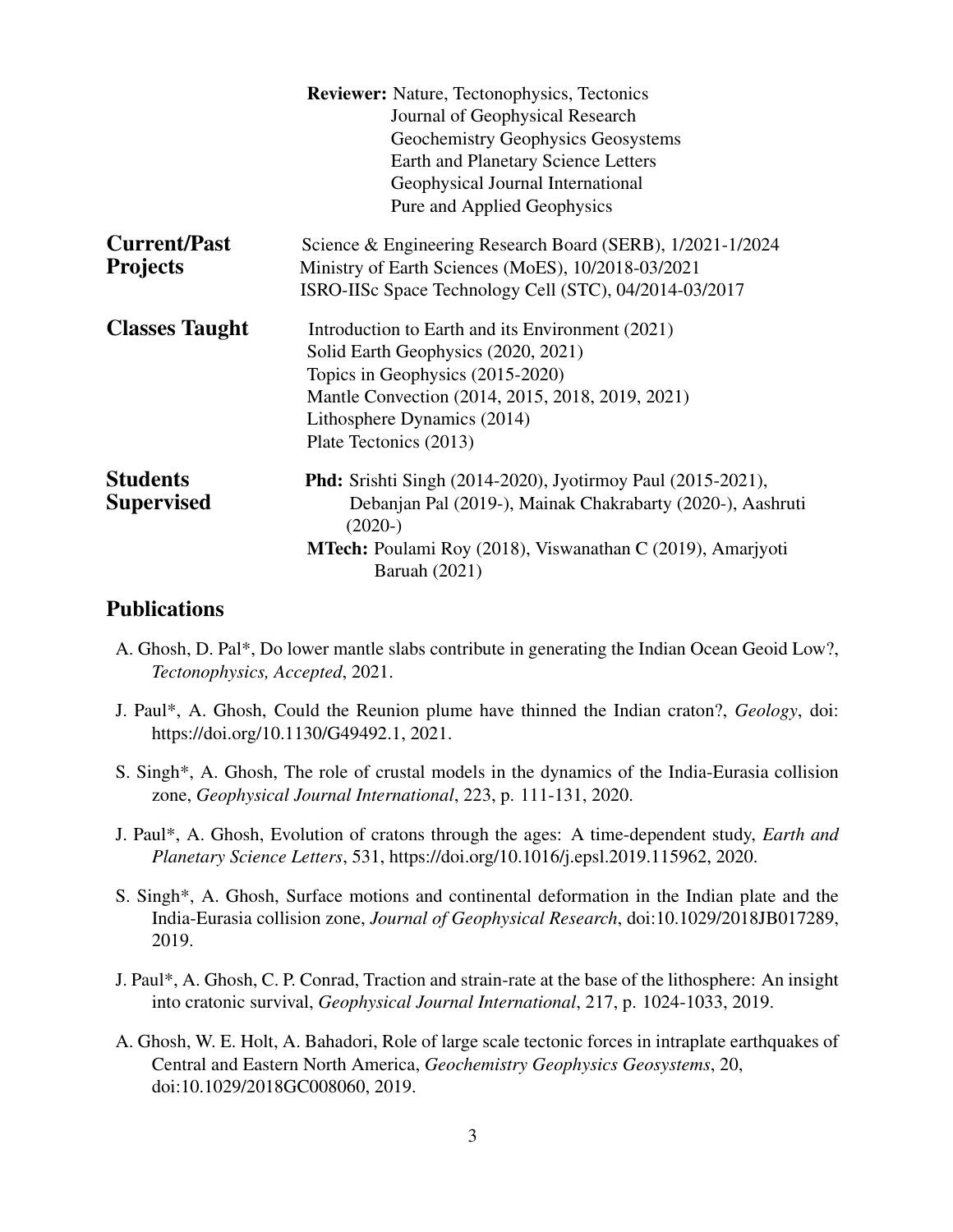- X. Wang, W. E. Holt, A. Ghosh, Joint Modeling of Lithosphere and Mantle Dynamics: Sensitivity to Viscosities Within the Lithosphere, Asthenosphere, Transition Zone, and D" Layers, *Physics of the Earth and Planetary Interiors*, 293, https://doi.org/10.1016/j.pepi.2019.05.006, 2019.
- A. Ghosh, G. Thyagarajulu\*, B. Steinberger, The importance of upper mantle heterogeneity in generating the Indian Ocean geoid low, *Geophysical Research Letters*, 44, p. 9707-9715, 2017.
- S. Singh\*, S. Agrawal\*, A. Ghosh, Understanding deep earth dynamics: a numerical modelling approach, *Current Science (Invited Review)*, 112, p. 1463-1473, 2017.
- X. Wang, W. E. Holt, A. Ghosh, Joint Modeling of Lithosphere and Mantle Dynamics: Evaluation of Constraints from Global Tomography Models, *Journal of Geophysical Research, 120, 8633-8655*, 2015.
- E. S. Finzel, L. M. Flesch, K. D. Ridgway, W. E. Holt, A. Ghosh, Surface motions and intraplate continental deformation in Alaska driven by mantle flow, *Geophysical Research Letters, 4350-4358*, 2015.
- D. Sarah Stamps, L. M. Flesch, E. Calais, A. Ghosh, Current Kinematics and Dynamics of Africa and the East African Rift System, *Journal of Geophysical Research*, 119, p. 5161-5186, 2014.
- A. Ghosh, T. W. Becker, E. Humphreys, Dynamics of the North American continent, *Geophysical Journal International*, doi:10.1093/gji/ggt151, 2013.
- A. Ghosh, W. E. Holt, L. Wen, Predicting the Lithospheric Stress Field and Plate Motions by Joint Modeling of Lithosphere and Mantle Dynamics, *Journal of Geophysical Research*, 118, p. 346-368, 2013.
- A. Ghosh, W. E. Holt, Plate Motions and Stresses from Global Dynamic Models, *Science*, 335, p. 839-843, 2012.
- A. Ghosh, T. W. Becker, S. J. Zhong, Effect of lateral viscosity variations on mantle flow and the geoid, *Geophysical Research Letters*, 37, L01301, doi:10.1029/2009GL040426, 2010.
- A. Ghosh, W. E. Holt, L. M. Flesch, Contribution of gravitational potential energy differences to the global stress field, *Geophysical Journal International*, 179, p. 787-812, 2009.
- A. Ghosh, W. E. Holt, L. Wen, L. M. Flesch, A. J. Haines, Joint modeling of lithosphere and mantle dynamics elucidating lithosphere-mantle coupling, *Geophysical Research Letters*, 35, L16309, doi:10.1029/2008GL034365, 2008.

<sup>\*</sup>Students supervised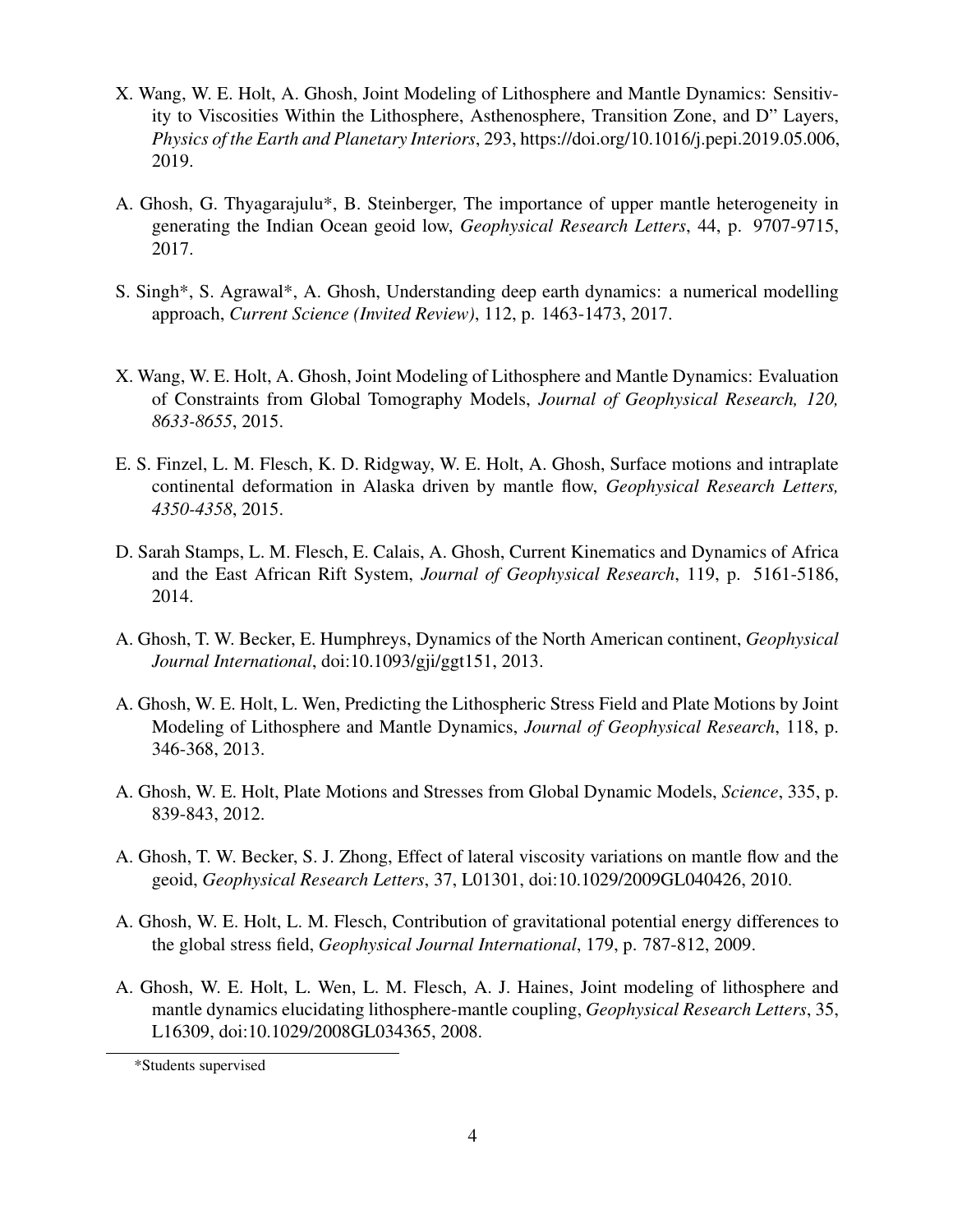A. Ghosh, W. E. Holt, L. M. Flesch, A. J. Haines, Gravitational potential energy of the Tibetan Plateau and the forces driving the Indian plate, *Geology*, 34, p. 321-324, 2006.

## Conference Presentations

- A. Ghosh\*, W. E. Holt, A. Bahadori, Lateral viscosity variations within the lithosphere and their role in affecting the dynamics and seismicity of central and eastern North America, AGU Fall Meeting, Virtual, 2020.
- J. Paul\*, A. Ghosh, Understanding deformation of cratons in presence of mid-lithospheric discontinuity, EGU General Assembly, 2020.
- A. Ghosh, J. Paul\*, Effect of Weak Mid-lithospheric Discontinuities on the Survival of Cratons, AGU Fall Meeting, San Francisco, 2019.
- J. Paul\*, A. Ghosh, Evolution of cratons in time-dependent mantle convection models, AGU Fall Meeting, San Francisco, 2019.
- S. Singh\*, A. Ghosh, Modeling the deformation in the Indian plate and the India-Eurasia collision zone, AGU Fall Meeting, San Francisco, 2019.
- J. Paul\*, A. Ghosh, Evolution and survival potential of cratons: A numerical study, IUGG19-0972, IUGG General Assembly, Montreal, 2019.
- A. Ghosh, G. Thyagarajulu, B. Steinberger, Probing the Origin of the Indian Ocean Geoid Low, IUGG19-0648, IUGG General Assembly, Montreal, 2019.
- S. Singh\*, A. Ghosh, D. Coblentz, Supporting the Tibetan Plateau: Coupling of Surface Topography and Upper Mantle Dynamic Processes, AGU Fall Meeting, Washington DC, 2018.
- J. Paul\*, A. Ghosh, Stability of cratons since early Phanerozoic, AGU Fall Meeting, Washington DC, 2018.
- A. Ghosh, J. Paul\*, C. Conrad, The Relation Between Tractions and Strain Rate at the Base of the Lithosphere: Key to understanding cratonic stability, AGU Fall Meeting, Washington DC, 2018.
- J. Paul\*, A. Ghosh, Variation of traction and strain rate with lithospheric thickness: An insight into understanding cratonic stability, EGU General Assembly, Vienna, 2018.
- S. Singh\*, A. Ghosh, D. Coblentz, Role of dynamic topography in Himalaya-Tibetan plateau region, AGU Fall Meeting, New Orleans, 2017.
- W. E. Holt, A. Ghosh, X. Wang, The Geodynamics of Intraplate Stresses within Central and Eastern North America, SSA Annual Meeting, Denver, 2017.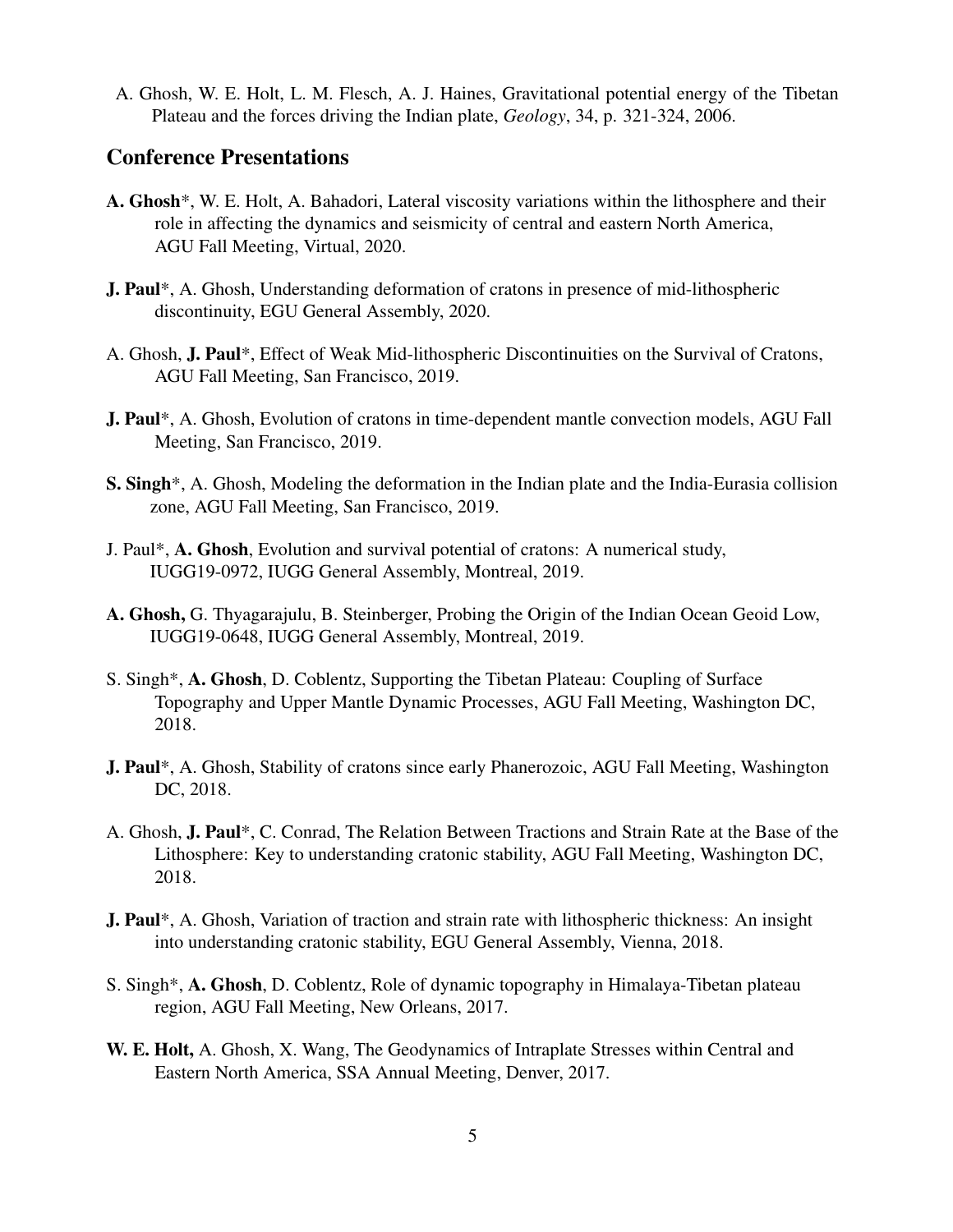- A. Ghosh, T. Gollapalli\*, B. Steinberger, Investigating the Indian Ocean Geoid Low, AGU Fall Meeting, San Francisco, 2016.
- X. Wang, W. E. Holt, A. Ghosh, Importance of Lower Mantle Structures to Plate Stresses and Plate Motions, AGU Fall Meeting, San Francisco, 2016.
- X. Wang, W. E. Holt, A. Ghosh, A comparison of the dynamics of North America and the India-Eurasia collision, GSA Annual Meeting, Baltimore, 2015.
- A. Ghosh, W. E. Holt, A model for the intraplate dynamics of central and eastern North America, GSA Annual Meeting, Baltimore, 2015.
- A. Ghosh, W. E. Holt, S. Stein, Seismicity in Eastern North America: What Is the Source of Intraplate Strain and Stress?, AGU Fall Meeting, San Francisco, 2014.
- X. Wang, W. E. Holt, A. Ghosh,The Driving Forces of the Large-Scale Deformation in the India-Eurasia Collision Region: Joint Modeling of Lithosphere and Mantle Dynamics, AGU Fall Meeting, San Francisco, 2014.
- A. Ghosh, Numerical models of plate-mantle coupling: constraints from geodesy, UNAVCO Science Workshop, Colorado, USA, 2014.
- X. Wang, W. E. Holt, A. Ghosh, The lithospheric stress field from joint modeling of lithosphere and mantle circulation using constraints from the latest global tomography models, AGU Fall Meeting, San Francisco, 2013.
- W. E. Holt, A. Ghosh, X. Wang, The Role of Lithosphere Structure and Large-Scale Mantle Flow in the Forces that Affect North America, GSA Annual Meeting, Denver, 2013.
- A. Ghosh, T. W. Becker, E. Humphreys, Effect of compositional anomalies beneath the western United States, IASPEI Joint Assembly, Gothenburg, Sweden, 2013.
- A. Ghosh, W. E. Holt, S. Stein, The Dynamics of Eastern North America: Intraplate Strain and Stress, EOS Trans. AGU Fall Meet. Suppl., S54D-04, 2012.
- W. E. Holt, A. Ghosh, Using GPS Derived Shear Strain Rates in Southern California to Constrain Fault Slip Rate, Locking Depth, and Residual Off-Fault Strain Rates, EOS Trans. AGU Fall Meet. Suppl., G22B-04, 2012.
- W. E. Holt, A. Ghosh, S. Stein, The Dynamics of Eastern North America Obtained from Coupled Global Models of Lithosphere Structure and Whole Mantle Convection, GSA Annual Meeting, Charlotte, 2012.
- W. E. Holt, A. Ghosh, Y. Chen, Using GPS Derived Shear Strain Rates in Southern California to Constrain Fault Slip Rate, Locking Depth, and Residual Off-Fault Strain Rates, SCEC Annual Meeting, Palm Springs, 2012.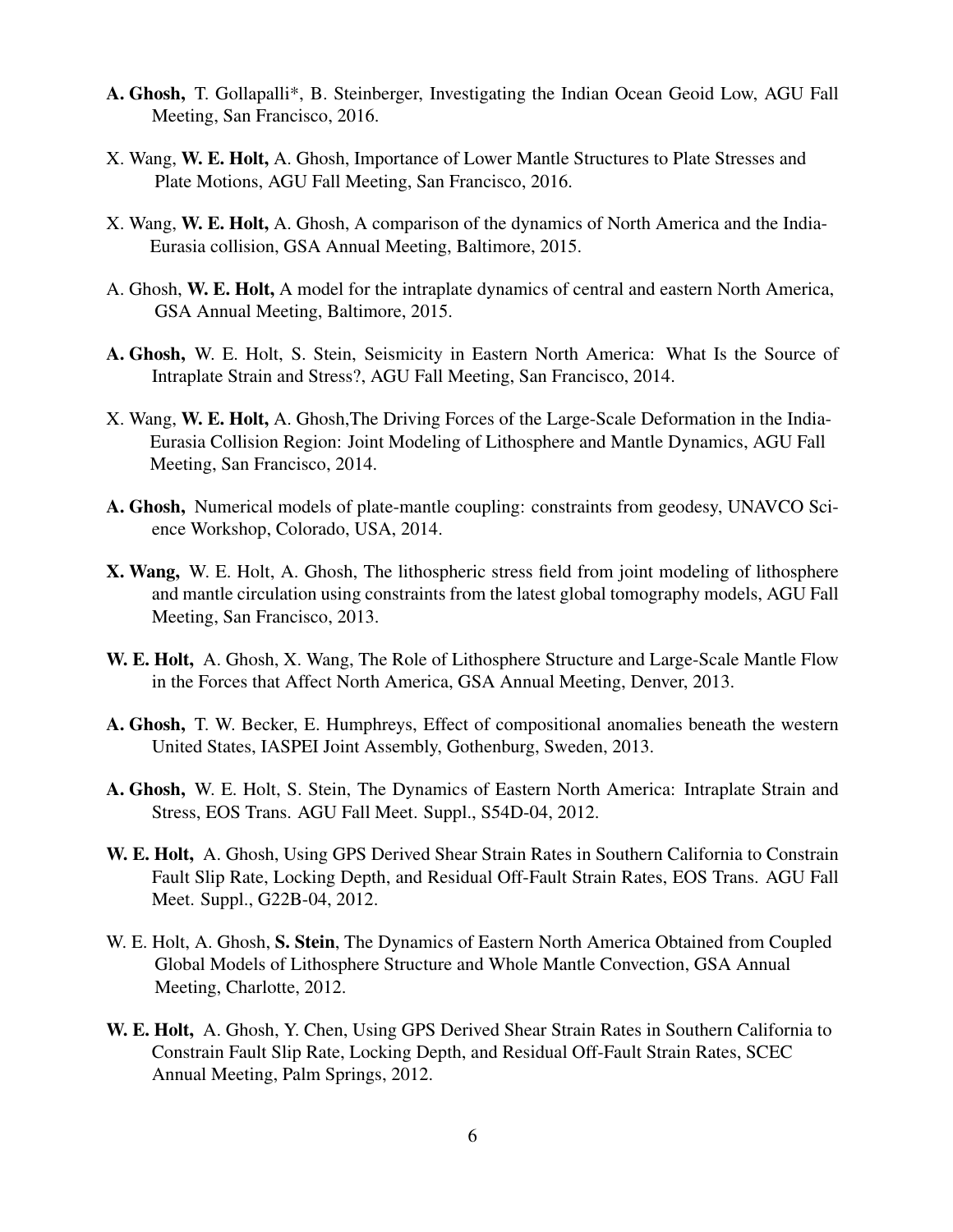- A. Ghosh, T. W. Becker, E. Humphreys, Dynamics of the North American Continent, SCEC Annual Meeting, Palm Springs, 2012.
- A. Ghosh, W. E. Holt, S. Stein, The Dynamics of Eastern North America: Intraplate Strain and Stress, CIG Workshop on Mantle Convection and Lithospheric Dynamics, Davis, 2012.
- A. Ghosh, W. E. Holt, Prediction of Plate Motions and Stresses from Global Dynamic Models, EOS Trans. AGU, Fall Meet. Suppl., Abstract T13b-2370, 2011.
- A. Ghosh, T. W. Becker, E. Humphreys, Understanding the deformation of the North American continent, Earthscope National Meeting, Austin, 2011.
- A. Ghosh, T. W. Becker, E. Humphreys, Effect of shear tractions on deformation of western North America, T21E-2209, AGU Fall Meet. Suppl., 2010.
- A. Ghosh, T. W. Becker, E. Humphreys, B. Schmandt, Interaction of slabs, keels and mantle flow affecting deformation of western North America, The Meeting of the Americas, Foz do Iguassu, Brazil, 2010.
- A. Ghosh, T. W. Becker, E. Humphreys, Geoid, dynamic topography, plate motion and stress field over North America, GLADE, San Diego, 2010.
- T. W. Becker, A. Ghosh, S. Zhong, Influence of lateral viscosity variations on the geoid and other surface observables, EOS Trans. AGU, 90(54), Fall Meet. Suppl., Abstract DI41A-1784, 2009.
- A. Ghosh, T. W. Becker, E. Humphreys, M. Gerault, Western North America dynamics, EOS Trans. AGU, 90(54), Fall Meet. Suppl., Abstract U53B-0064, 2009.
- A. Ghosh, T. W. Becker, S. Zhong, Effect of lateral viscosity variations on mantle flow and the geoid, 11th International Workshop on Modeling of Mantle Convection and Lithospheric Dynamics, Braunwald, 2009.
- L. A. Alpert, A. Ghosh, T. W. Becker, I. Bailey, Coseismic subduction zone strain-release as a constraint for slab dynamics, 11th International Workshop on Modeling of Mantle Convection and Lithospheric Dynamics, Braunwald, 2009.
- W. E. Holt, A. Ghosh, L. Wen, Constraints from Surface Geophysical and Geological Observations on the Role of Lithosphere-Mantle Coupling, EOS Trans. AGU, 90(22), Jt. Assem. Suppl., 2009.
- A. Ghosh, T. W. Becker, S. Zhong, Effect of lateral viscosity variations on mantle flow and the geoid, EOS Trans. AGU, 89(53), Fall Meet. Suppl., Abstract DI53A-1687, 2008.
- M. Gerault, A. Ghosh, T. W. Becker, E. Humphreys, How lateral viscosity variations control the dynamics of western North America, EOS Trans. AGU, 89(53), Fall Meet. Suppl., Abstract U51B-0024, 2008.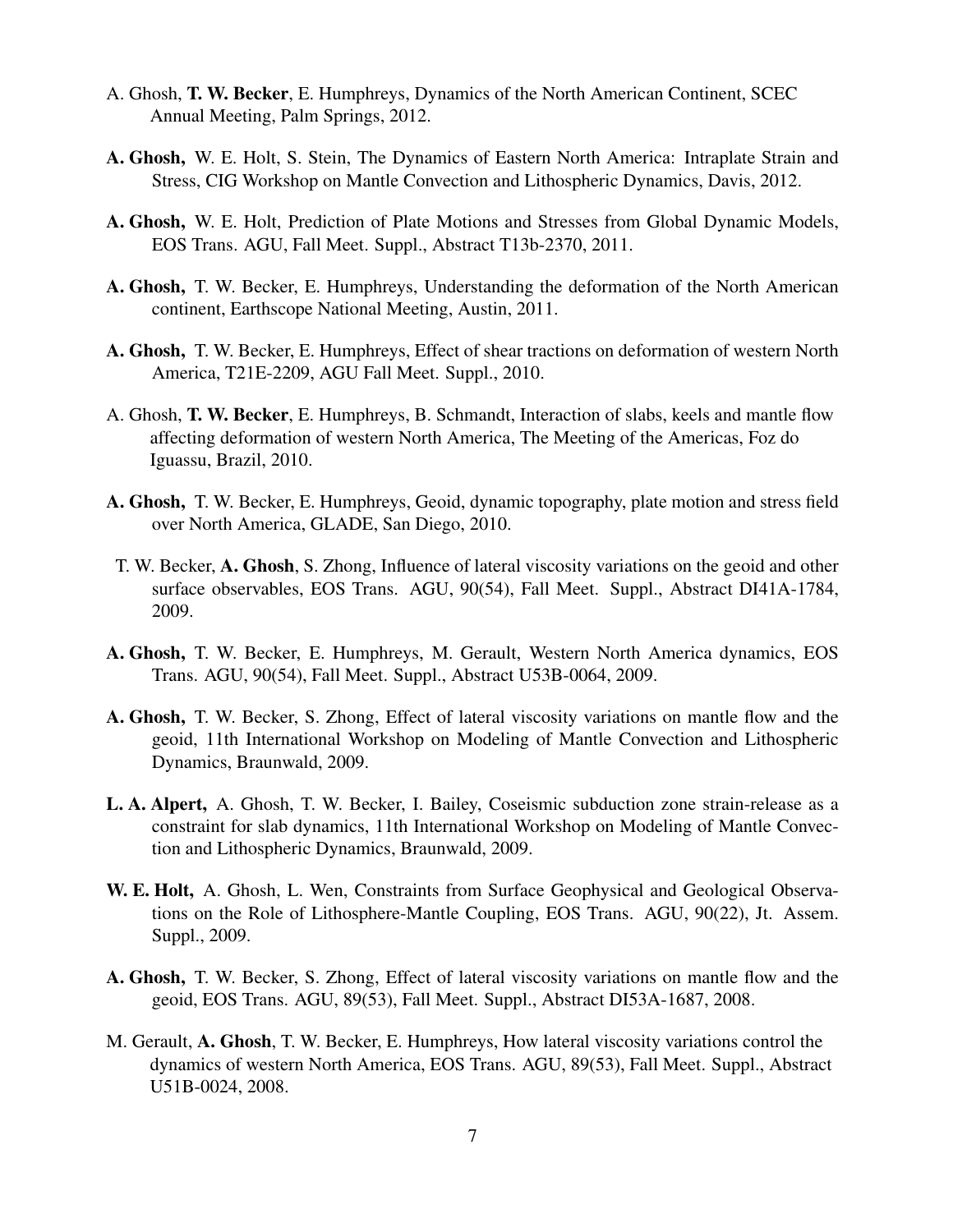- W. E. Holt, A. Ghosh, L. Wen, A. J. Haines, C. Kreemer, L. M. Flesch, Lithosphere-mantle coupling: constraints from the World Stress Map, EOS Trans. AGU, 89(53), Fall Meet. Suppl., Abstract T11C-1890, 2008.
- R. Arevalo, A. Ghosh, V. Lekic, V. C. Tsai, A. M. Dziewonski, L. H. Kellogg, J. Matas, W. R. Panero, B. Romanowicz, Degree-2 in the Transition Zone and Near the CMB: Bottom up Tectonics?, EOS Trans. AGU, 89(53), Fall Meet. Suppl., Abstract DI21A-1744, 2008.
- L. A. Alpert, A. Ghosh, T. W. Becker, I. Baliley, M. S. Miller, Coseismic subduction zone strainrelease as a constraint for slab dynamics, EOS Trans. AGU, 89(53), Fall Meet. Suppl., Abstract DI53A-1674, 2008.
- A. Ghosh, T. W. Becker, E. Humphreys, Effects of lateral viscosity variations on the dynamics of western North America, *SCEC Annual Meeting*, 2008.
- A. Ghosh, L. Wen., W. E. Holt, A. J. Haines, L. M. Flesch, A Best-fit Lithosphere-Mantle Coupling Model Constrained by Plate Motions and the Velocity Gradient Tensor Field in the Plate Boundary Zones, CIG Workshop for Advancing Numerical Modeling of Mantle Convection and Lithospheric Dynamics, 2008.
- A. Ghosh, L. Wen., W. E. Holt, A. J. Haines, L. M. Flesch, A Best-fit Lithosphere-Mantle Coupling Model Constrained by Plate Motions and the Velocity Gradient Tensor Field in the Plate Boundary Zones, EOS Trans. AGU, 88(52), Fall Meet. Suppl., Abstract T21B-0582, 2007.
- W. E. Holt, A. Ghosh, L. Wen., A. J. Haines, L. M. Flesch, Integrating full three-dimensional mantle circulation models with lithospheric deformation models, EOS Trans. AGU, 88(23), Jt. Assem. Suppl., Abstract U42A-05, 2007.
- W. E. Holt, A. Ghosh, L. Wen., A. J. Haines, L. M. Flesch, The role of density-buoyancy driven mantle flow in continental deformation: North America, Asia, and the rest of the world, Earthscope National Meeting, 2007.
- A. Ghosh, W. E. Holt, L. Wen., L. M. Flesch, A. J. Haines, Plate motions, lithospheric stress field and lithosphere-mantle coupling, EOS Trans. AGU, 87(52), Fall Meet. Suppl., Abstract G41A-03, 2006.
- W. E. Holt, A. Ghosh, A. J. Haines, Effect of continental keels on the lithospheric deviatoric stress field, EOS Trans. AGU, 87(52), Fall Meet. Suppl., Abstract T52D-03, 2006.
- A. Ghosh, L. Wen, W. E. Holt, A. J. Haines, L. M. Flesch, Global lithospheric stress field and laterally varying lithosphere-mantle coupling, EOS Trans. AGU, 87(36), Jt. Assem. Suppl., Abstract T24A-05, 2006.
- W. E. Holt, A. Ghosh, A. J. Haines, L. M. Flesch, L. Wen., A global inversion for the distribution of basal lithospheric tractions associated with the coupling of mantle circulation, VI Hotine-Marussi Symposium of Theoretical and Computational Geodesy, 2006.